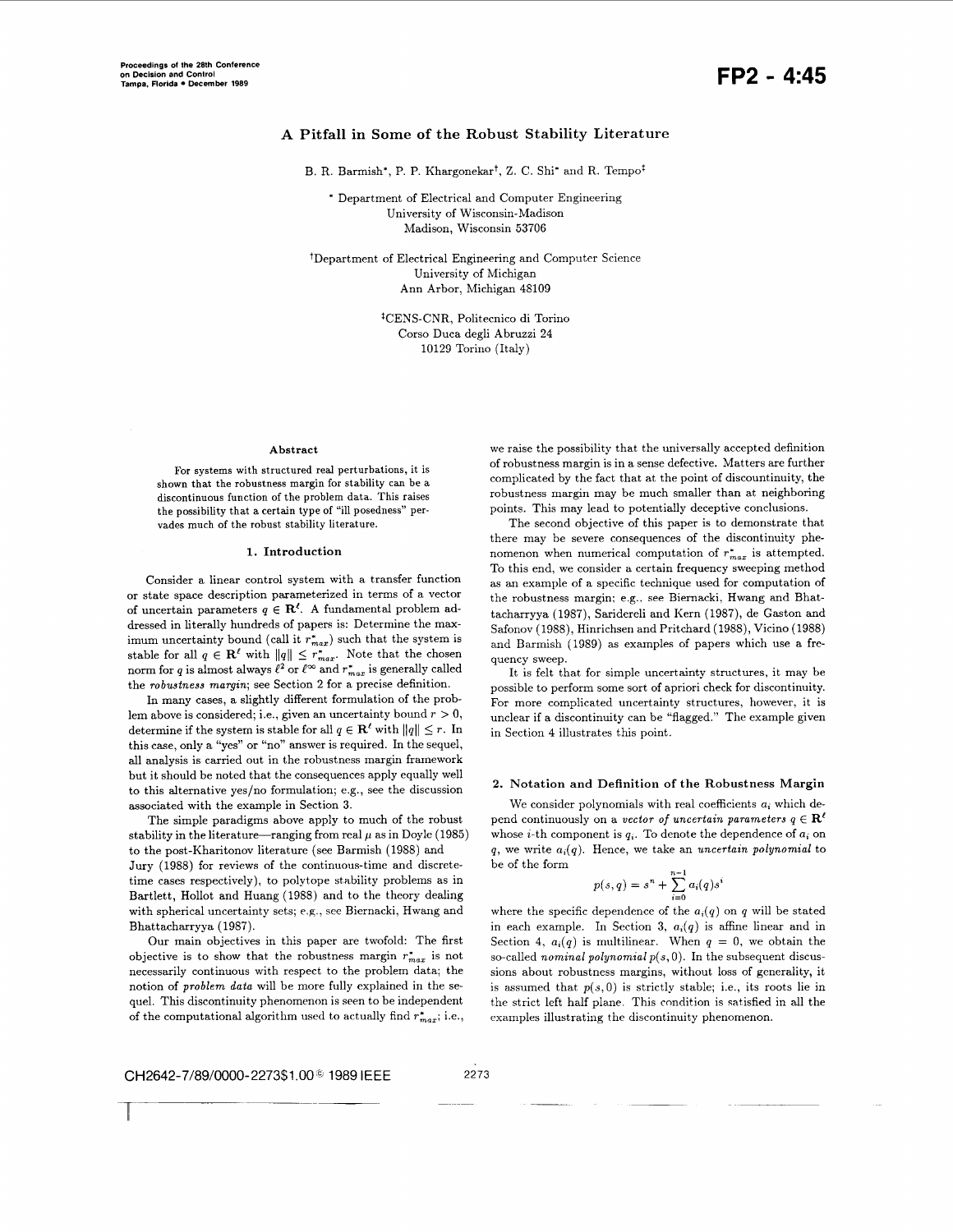**A** *bounding set* for the vector of uncertain parameters *q* will be a box or sphere parameterized by its radius *r;* this ball is denoted **as** *Qr.* For the case of boxes, *Qr* is described by

$$
|q_i| \leq r; \ \ i=1,2,\cdots,\ell
$$

and for the case of spheres,  $Q_r$  is described by

$$
\left(\sum_{i=1}^{\ell} q_i^2\right)^{\frac{1}{2}} \le r.
$$

**Robustness Margin:** In accordance with the discussion in Section 1, the *robustness margin* (for stability) is given by

 $r_{max}^* \doteq \sup\{r : p(s, q) \text{ is strictly stable for all } q \in Q_r\}.$ 

Note that the discussion to follow can easily be modified so **as**  to apply to other notions of strict stability. For example, strict stability can be defhed in terms of the open unit disk.

**Dependence on Problem Data:** In each of the examples to follow, the integer  $\ell = dim q$  and  $n = deg p(s,q)$  are held fixed and *problem data* consists of the coefficient functions  $a_0(\cdot)$ ,  $a_1(\cdot), \ldots, a_{n-1}(\cdot)$ . To illustrate the discontinuity phenomenon, we use a finite-dimensional space for this problem data. That is, each  $a_i(\cdot)$  is viewed as a mapping on *data vectors*  $d \in \mathbb{R}^p$  to continuous functions of *q.* To illustrate, a family of problems might be described by  $p = 6$  and

$$
p(s,q) = s2 + (d1 + d2q1 + d3q2)s + (d4 + d5q1 + d6q2).
$$

**A** *specific* robustness margin problem is obtained with  $d_1 = 2, d_2 = 1, d_3 = 4, d_4 = 3, d_5 = 6 \text{ and } d_6 = 12.$  This leads to

$$
p(s,q) = s^2 + (2+q_1+4q_2)s + (3+6q_1+12q_2).
$$

Within this framework, two problems are "close together" if their associated data vectors (call them  $d^1$  and  $d^2$ ) are close together in some suitably defined norm on  $\mathbb{R}^p$ ; i.e.,  $||d^1 - d^2||$ is small.

To denote dependence on *d*, we write  $p_d(s, q)$  and  $r_{max}^*(d)$ in lieu of  $p(s, q)$  and  $r_{max}^*$  respectively. We are now prepared to expose the discontinuity phenomenon.

# **3. Example of Discontinuity for Affine Linear Perturbation Structure**

Consider

$$
p_d(s,q) = s4 + (d_1 + d_2q_2)s3 + (d_3 + d_4q_1)s2 + (d_5 + d_6q_2)s + (d_7 + d_8q_1 + d_9q_2).
$$

For the case when  $Q_r$  is a sphere, we claim that there is a sequence of *d* vectors, call it  $\langle d(n) \rangle_{n=1}^{\infty}$ , which converges to the data point  $d^*$  with components  $d_1^* = 4$ ,  $d_2^* = -1$ ,  $d_3^* = 8$ ,  $d_4^* = -2$ ,  $d_5^* = 12$ ,  $d_6^* = -3$ ,  $d_7^* = 9$ ,  $d_8^* = -1$  and  $d_9^* = -5$ , and moreover,

$$
1.77 \approx \lim_{m \to \infty} r_{max}^*(d(n)) > r_{max}^*(d^*) \approx 0.85. \tag{1}
$$

*That is, the robustness margin is discontinuous at the data point d'. This implies that for infinitesimally small deviations away from d\*, the robustness margin is*  $r_{max}^*(d(n)) \approx 1.77$ , *but precisely at d', the robustness margin becomes*  $r_{max}^*(d^*) \approx 0.85$  which is much smaller. This example illustrates the "false" *which is much smaller.* This example illustrates the "false sense of security," one may obtain using  $r_{max}^*$ . To further dramatize this point, Figure 1 provides a plot of one of the "rightmost" root of  $p_{d(n)}(s,q^*)$  with  $q_1^* = \frac{3}{5}$  and  $q_2^* = -\frac{3}{5}$ ; of course, the other rightmost root is the complex conjugate.



**Figure 1: One of Rightmost Roots of**  $p_{d(n)}(s, q^*)$ 

Notice that as *n* becomes large,  $r_{max}^*(d(n))$  tends to 1.77 and the root is approaching the imaginary axis. However, the  $q^*$  vector being used has norm 0.85. That is,  $p_{d(n)}(s,q^*)$  is "nearly" destabilized by a *q* vector whose norm is *0.85* despite the fact that the predicted margin is 1.77. We will also demonstrate the same type of discontinity phenomenon when  $Q_r$  is a box.

We will establish (1) using the so-called "frequency sweep" method to obtain a closed form for  $r_{max}^*$ . Indeed, the frequency sweep method is based on the following idea: At each frequency  $\omega \in \mathbf{R}$ , we compute a quantity  $r_{max}(d,\omega)$  representing the maximal value of the uncertainty bound  $r$  such that  $p_d(s,q)$ 

has no roots at  $s = j\omega$ . That is, let

$$
r_{max}(d,\omega) \doteq \sup\{r : p_d(j\omega,q) \neq 0 \text{ for all } q \in Q_r\}.
$$

To obtain the *robustness margin,* we take the infimum of  $r_{max}(d,\omega)$  over all frequencies; i.e., for fixed *d*,

$$
r_{max}^*(d) \doteq \inf \ r_{max}(d,\omega).
$$

Now for  $d = d^*$ , we compute  $r_{max}^*(d^*)$  using both boxes and spheres for  $Q_r$ . Subsequently, the result will be interpreted in terms of the cited literature. Since there are only two perturbations  $q_1$  and  $q_2$ ,  $r_{max}(d^*, \omega)$  can be obtained in closed form. This is accomplished by setting

$$
Re\ p_{d^*}(j\omega, q) = \omega^4 - (8 - 2q_1)\omega^2 + (9 - q_1 - 5q_2)
$$

and

Im 
$$
p_d
$$
(j $\omega$ , q) = -(4 - q<sub>2</sub>) $\omega$ <sup>3</sup> + (12 - 3q<sub>2</sub>) $\omega$ 

to zero and solving for  $q_1$  and  $q_2$  as a function of  $\omega$ . At frequencies where the two equations are linearly dependent, one **seeks**  the smallest norm solution-when  $Q_r$  is a sphere, the euclidean norm is used and when *Q,* is a box the max norm is used. For these two cases, we summarize the results of this lengthy but straightforward hand calculation below.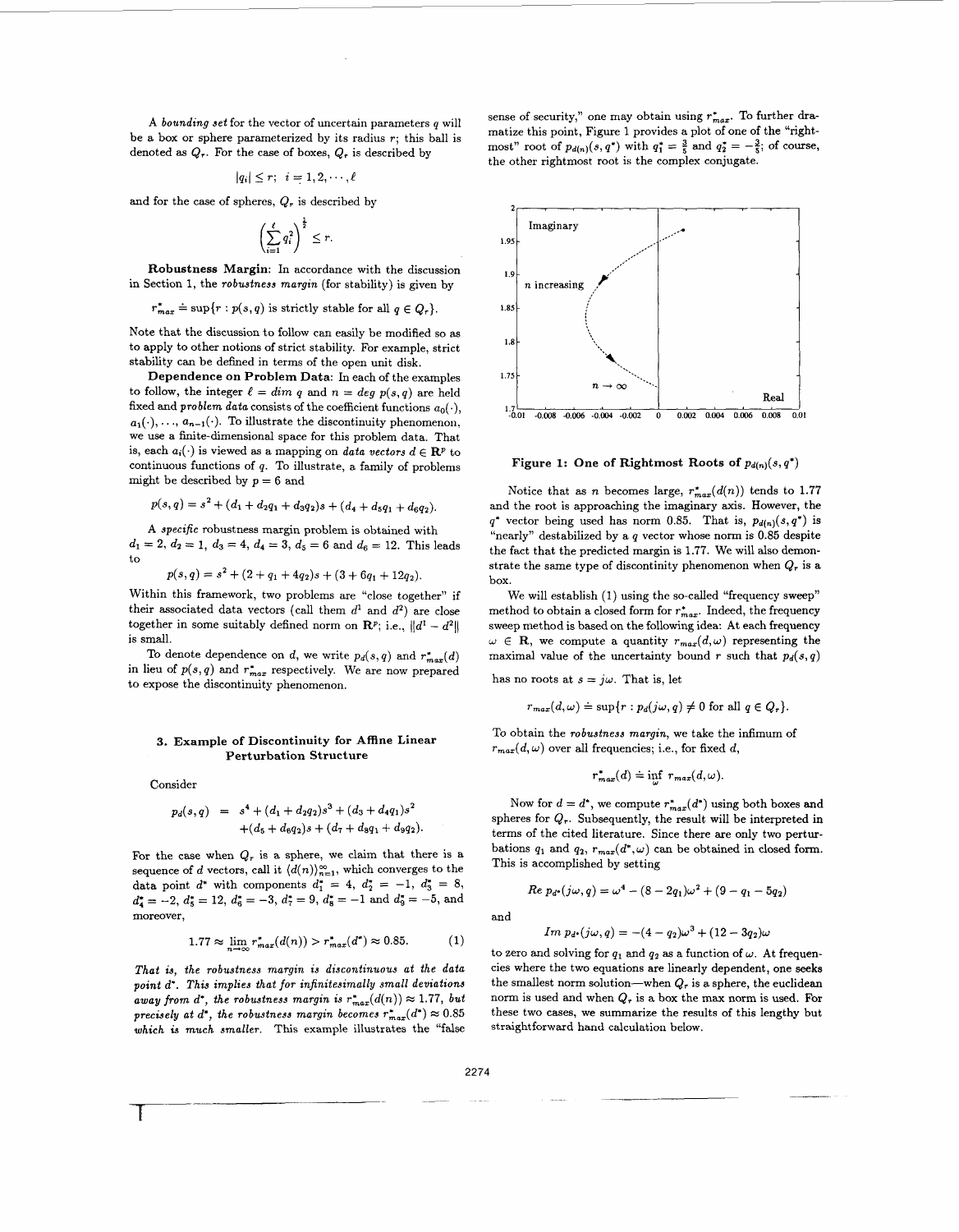**Case 1:**  $Q_r$  is a sphere in  $\mathbb{R}^2$ .

: 
$$
Q_r
$$
 is a sphere in  $\mathbb{R}^2$ .  
\n
$$
r_{max}(d^*, \omega) = \begin{cases} \frac{9\sqrt{26}}{26} & \text{if } \omega = 0; \\ +\infty & \text{if } \omega = \frac{\sqrt{2}}{2}; \\ \frac{3\sqrt{2}}{26} & \text{if } \omega = \sqrt{3}; \\ R(d^*, \omega) & \text{otherwise} \end{cases}
$$
 (2)

where

$$
R(d^*,\omega)=\sqrt{\left(\frac{\omega^4-8\omega^2-11}{2\omega^2-1}\right)^2+16}.
$$

A plot of margin  $r_{max}(d^*, \omega)$  versus  $\omega$  is depicted in Figure 2.  $r_{max}(d^*,\omega)$ 



The global minimum of  $r_{max}(d^*, \omega)$  occurs at  $\omega^* = \sqrt{3}$ The global minimum of  $r_{max}(d^*, \omega)$  occurs at  $\omega^* = \sqrt{3}$ <br>
which is an isolated point of discontinuity. In this case, from (2),<br>
we obtain the robustness margin<br>  $r_{max}^*(d^*) = r_{max}(d^*, \sqrt{3}) = \frac{3\sqrt{2}}{5} \approx 0.85.$ we obtain the robustness margin

$$
r_{max}^*(d^*) = r_{max}(d^*, \sqrt{3}) = \frac{3\sqrt{2}}{5} \approx 0.85
$$

Finally, to arrive at inequality (1), we consider the sequence Finally, to arrive at inequality (1), we consider the sequence  $(d(n))_{n=1}^{\infty}$  converging to  $d^*$  defined by  $d_i(n) = d_i^*$  for  $i \neq 5$  and  $d_5(n) = 12 + \frac{1}{n}$ . Hence, we have

$$
p_{d(n)}(s,q) = s4 + (4 - q2)s3 + (8 - 2q1)s2
$$
  
+ (12 +  $\frac{1}{n}$  - 3q<sub>2</sub>)s + (9 - q<sub>1</sub> - 5q<sub>2</sub>)

and it is straightforward to verify that for each *n*,  $r_{max}(d(n), \omega)$ is no longer discontinuous for  $\omega > 0$ . In fact, as *n* increases, we now have  $r_{max}^*(d(n)) \rightarrow r_{max}(d(n),0) \rightarrow 1.77$ . Hence, it follows that

$$
\lim_{n\to\infty}r_{max}^*(d(n))\approx 1.77.
$$

Recalling, however, that

$$
r_{max}^*(d^*) \approx 0.85;
$$

we conclude that

$$
\lim_{n \to \infty} r_{max}^*(d(n)) > r_{max}^*(d^*).
$$

**Further Discussion of Frequency Sweep Method:**  Note that exact arithmetic was used above. When performing digital computations however, a serious problem can arise: Even an infinitely precise digital computation over any finite set of frequencies may lead to an erroneous result. To see this, let  $d = d^*$  and notice that as  $\omega \to \sqrt{3}$ , the left and right hand limits are given by

$$
r_{max}(d^*, \sqrt{3}^-) = r_{max}(d^*, \sqrt{3}^+) \approx 6.56.
$$

Hence, if an infinite precision computation excludes the critical point  $\omega = \sqrt{3}$ , one obtains the "phony" local minimum at  $\omega \approx 3.0$ . That is, from (2), it follows that

$$
r_{max}(d^*,3) \approx 4.0.
$$

The frequency sweep method also dictates that we must examine  $\omega = 0$  separately. Comparing the  $\omega = 0$  analysis with the phony minimum obtained for  $\omega > 0$ , we end up with the erroneous result

$$
\inf_{\omega \neq \sqrt{3}} r_{max}(d^*, \omega) = r_{max}(d^*, 0) = \frac{9\sqrt{26}}{26} \approx 1.77.
$$

Since the discontinuity at  $\omega = \sqrt{3}$  is isolated, it is generally unclear to someone performing computations that this pathology is occuring. That is, in the neighborhood of the critical frequency,  $r_{max}(d^*, \omega)$  may appear to be well behaved and a "warning" may not be obtained when performing computation. This may lead to a final computed value of  $r_{max}^*(d^*)$ which is seriously in error.

We state emphatically that the issue being raised here is *not* one of numerical roundoff. Even exact arithmetical calculations at an arbitrarily large but finite number of frequencies will not alleviate this difficulty. Our conclusion is that there is a fundamental issue at the basic level of the theory.

Examination of the frequency sweeping literature reveals that authors are fully aware that at  $\omega = 0$ , discontinuities in  $r_{max}(d,\omega)$  are an issue - this discontinuity is easily handled by a separate calculation of  $r_{max}(d, 0)$ . There is also an awareness that  $r_{max}(d,\omega)$  can blow up to infinity. Once again, their analyses remain intact if  $r_{max}(d,\omega) \rightarrow \infty$  because we are concerned with the minimum value of  $r_{max}(d,\omega)$ . However, with regard to isolated discontinuities which may occur at "weird" frequencies, only a few sentences in de Gaston and Safonov (1988) and Fu (1988) raise the possibility that these authors may have been aware of this problem. At any rate, their expositions are couched in terms of "fixes" for numerical computation rather than the need for modification of the underlying definition of robustness margin. In this regard, recall that the discontinuity phenomenon is independent of computing method. Problems which arise using the frequency sweeping method should rightfully be viewed as one particular manifestation of a more serious problem.

**Case 2:**  $Q_r$  is a box in  $\mathbb{R}^2$ .

$$
r_{max}(d^{\star},\omega)=\left\{\begin{array}{ll} \frac{3}{2} & \text{if } \omega=0;\\ +\infty & \text{if } \omega=\frac{\sqrt{2}}{2};\\ \frac{3}{5} & \text{if } \omega=\sqrt{3};\\ R(d^{\star},\omega) & \text{otherwise} \end{array}\right.
$$

where

$$
R(d^*,\omega)=\max\left\{\left|\frac{\omega^4-8\omega^2-11}{2\omega^2-1}\right|,4\right\}.
$$

The same phenomenon occurs as in Case 1. Namely, the robustness margin is obtained as

$$
r_{max}^*(d^*) = r_{max}(d^*, \sqrt{3}) = \frac{3}{5},
$$

but there is a data sequence  $\langle d(n) \rangle_{n=1}^{\infty}$  which converges to  $d^*$ such that

$$
\lim_{n \to \infty} r_{max}^*(d(n)) = \frac{3}{2}
$$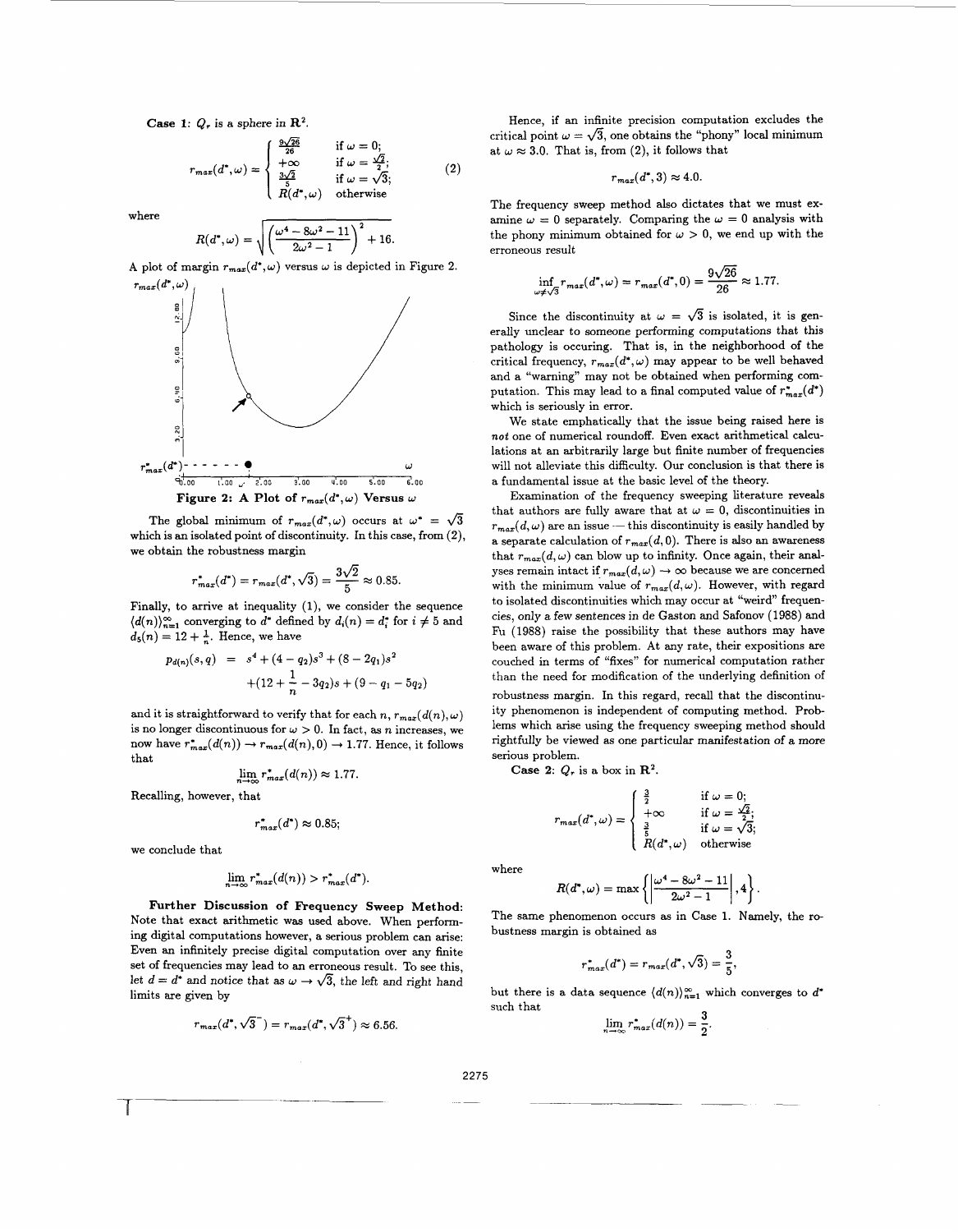When numerical computations are performed, the same problems arise as in the spherical case. Namely, the left and right hand limits are given by

limits are given by

\n
$$
r_{max}(d^*, \sqrt{3}^-) = r_{max}(d^*, \sqrt{3}^+) = 5.20.
$$

Hence, if a frequency grid excludes the critical point  $\omega^* = \sqrt{3}$ , one obtains the erroneous result

$$
r_{max}^*(d^*) = r_{max}(d^*, 0) = \frac{3}{2}.
$$

Remarks: In order to provide an interface with papers which deal with control systems rather than polynomials, consider the plant

$$
G_{d^*}(s,q) = 4 \frac{(1-q_2)s^3 + 3s^2 + (3-q_2)s + (2-q_2)}{s^4 + 3q_2s^3 - (4+2q_1)s^2 + q_2s + (1-q_1-q_2)}
$$

with unity feedback. The closed loop polynomial for this system is readily verified to be the same polynomial  $p_{d}$ . $(s, q)$  which we just considered above. The results of this section can **also**  be interpreted in terms of the yes/no problem formulation discussed in the introduction. To illustrate, consider Case 1 above with given uncertainty bound  $r \in (0.85, 1.77)$ . Now, the following phenomenon arises. When  $d = d^*$ , the answer to the robust stability question is "no" but infinitesimally close to *d',*  the answer is "yes."

# **4.** Example of Discontinuity for Multilinear Perturbation Structure

For the so-called multilinear perturbation structure, we now exhibit the same discontinuity phenomenon. Indeed, we take

$$
p_d(s,q) = s^3 + d_1s^2 + (d_2 + d_3q_1)s + (d_4q_1q_2 + d_5q_1 + d_6q_2 + d_7)
$$

with discontinuity point  $d^*$  described by  $d_1^* = 3$ ,  $d_2^* = 3$ ,  $d_3^* = 1$ ,  $d_4^* = 1$ ,  $d_5^* = -1$ ,  $d_6^* = 1$  and  $d_7^* = 5$ . This leads to

$$
p_{d^*}(s,q) = s^3 + 3s^2 + (3+q_1)s + (q_1q_2 - q_1 + q_2 + 5).
$$

As in the previous section, we compute  $r_{max}(d^*, \omega)$  in closed form. By setting real and imaginary parts of  $p_{d^*}(j\omega, q)$  to zero, we obtain  $r_{max}(d^*, \omega)$  in the same manner as described in Section *3.* 

Case 1:  $Q_r$  is a sphere in  $\mathbb{R}^2$ .

$$
r_{max}(d^*, \omega) = \begin{cases} \approx 2.05 & \text{if } \omega = 0; \\ 1 & \text{if } \omega = \sqrt{2}; \\ R(d^*, \omega) & \text{otherwise} \end{cases}
$$
 (3)

where

1

$$
R(d^*,\omega)=\sqrt{\omega^4-6\omega^2+25}.
$$

The troublesome discontinuity occurs at the critical frequency  $\omega^* = \sqrt{2}$ . This discontinuity is not only isolated, but it is also at the global minimum of  $r_{max}(d^*, \omega)$ . Now, from (3), we obtain the robustness margin

$$
r_{max}^*(d^*) = r_{max}(d^*, \sqrt{2}) = 1.
$$

However, as in the previous example, evaluation of  $r_{max}(d,\omega)$ over any set of frequencies which excludes  $\omega^* = \sqrt{2}$  leads to the erroneous result

$$
r_{max}^*(d^*) \approx 2.05.
$$

Analogous to the previous section, note that one can easily construct a data sequence  $\langle d(n) \rangle_{n=1}^{\infty}$  which converges to  $d^*$  and has the property that

$$
\lim_{n \to \infty} r^*_{max}(d(n)) \approx 2.05
$$

 $\lim_{m \to \infty} r_{max}^*(d(n)) > r_{max}^*(d^*).$ 

Case 2:  $Q_r$  is a box in  $\mathbb{R}^2$ .

$$
r_{max}(d^*, \omega) = \begin{cases} \approx 1.45 & \text{if } \omega = 0; \\ 1 & \text{if } \omega = \sqrt{2}; \\ R(d^*, \omega) & \text{otherwise} \end{cases}
$$
 (4)

where

That is,

$$
R(d^*,\omega)=\max\left\{\left|\omega^2-3\right|,4\right\}.
$$

Now, from (4) we obtain the "true" robustness margin

$$
r_{max}^*(d^*) = r_{max}(d^*, \sqrt{2}) = 1.
$$

As in Case 1, evaluation of  $r_{max}^*(d^*,\omega)$  over any set of frequencies which excludes  $\omega^* = \sqrt{2}$  leads to the erroneous result

$$
r_{max}^*(d^*) \approx 1.45.
$$

Again, using an appropriate data sequence  $\langle d(n) \rangle_{n=1}^{\infty}$ , it is easy to demonstrate that  $r_{max}^*(d)$  is discontinuous at  $d = d^*$ .

## *5.* Conclusion

Although the discontinuity examples given here were for continuous-time, it is also quite easy to illustrate the same pathology for the discrete-time case. It is important to note, however, that not **all** "uncertainty structures" exhibit the discontinuity phenomenon. For example, suppose that  $Q_r$  is a box or a sphere and  $p_d(s,q)$  has a so-called *independent perturbation structure;* e.g., see Kharitonov (1978) or Soh, Berger

and Dabke (1985). That is, each component  $q_i$  of  $q$  enters linearly into only one coefficient of  $p_d(s, q)$ . For these cases, it can be shown that  $r_{max}^*(d)$  is continuous with respect to *d*. Furthermore, for fixed *d,* the frequency sweep method results in a function  $r_{max}(d,\omega)$  which has no points of discontinuity other than  $\omega = 0$ .

#### Acknowledgements

This work was performed while B. R. Barmish was a Senior NATO Guest Fellow at CENS-CNR, Torino (Italy). The support of Professor A. R. Meo is gratefully acknowledged. Partial support of this project was also provided by the U.S. National Science Foundation under Grants **ECS-8612948** and ECS-8451519, by the **U.S.** Air Force Office of Scientific Research under Grant AFOSR-88-0020 and by Honeywell, Boeing and General Electric.